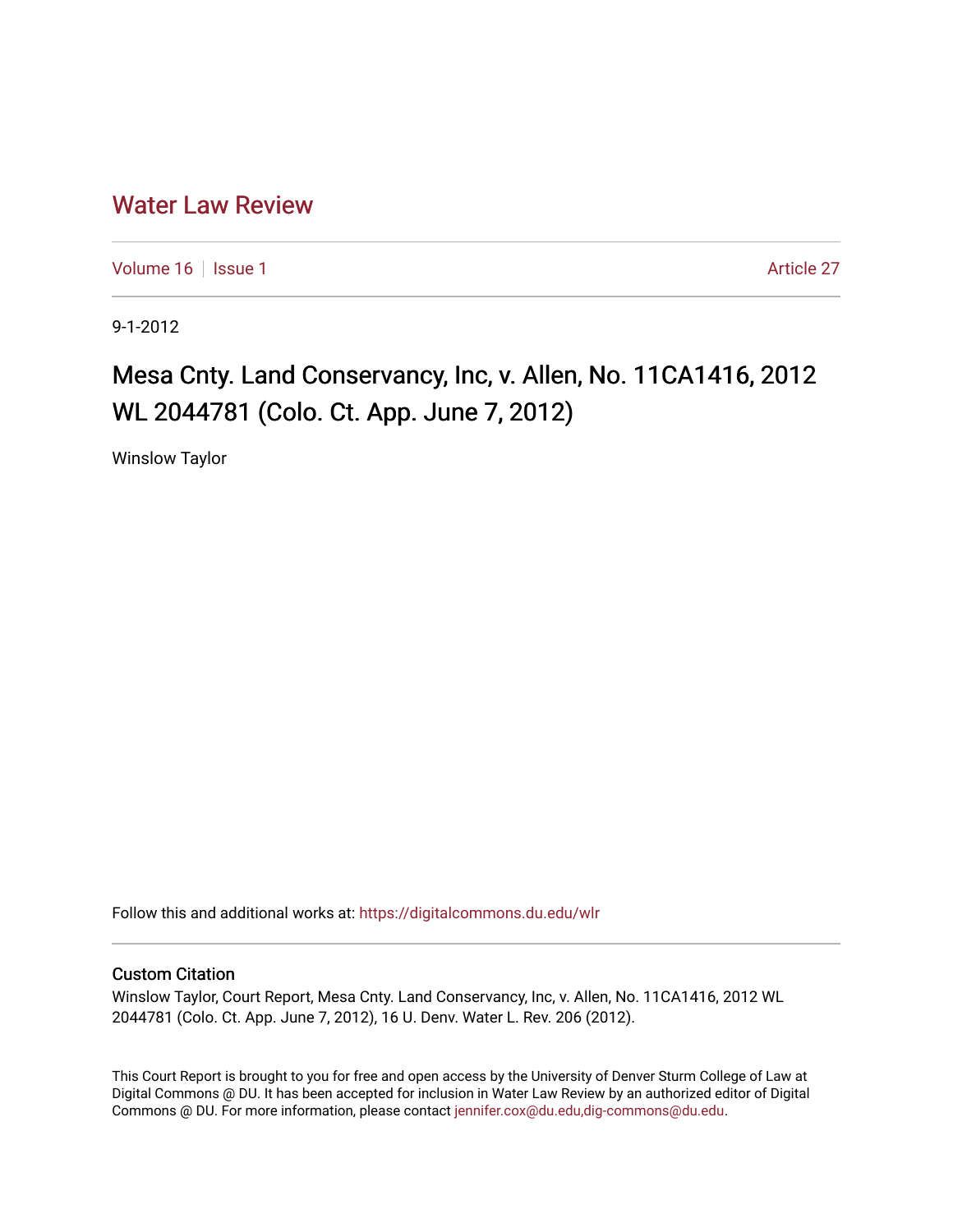more than one reasonable interpretation of the terms of the stipulation and the parties' later actions were inconsistent with the stipulation.

Accordingly, the Court affirmed the water court's dismissal of Harrison's change application because he failed to prove historic use of the water right and because denying a change of a water right for failure to prove historic use does not amount to an unconstitutional, compensable taking of property. The Court reversed the water court's decision to grant the Engineers' motion for abandonment because the parties' stipulation did not provide for abandonment as the consequence of Harrison's failing to succeed in his change application.

#### *Darn Smith*

Mesa **Cnty. Land Conservancy, Inc. v. Allen, No. 11CA1416, 2012 WL** 2044781 (Colo. **Ct. App. June 7,** 2012) (holding (i) a **2003** amendment to Colorado's conservation easement statute was intended to apply retroactively; (ii) the notice requirement of the statute only applied prospectively; and (iii) the conservation easement in question encumbering mutual ditch shares complied with statutory requirements).

In **1990,** the United States granted a conservation easement ("easement") covering 140 acres in Mesa County to Mesa Land Trust (the "property"), and the easement provided that all water rights associated with the easement would remain with the property. At the time of the conveyance, the United States held nine shares of capital stock for access to water rights in the Big Creek Reservoir Company ("Big Creek"). Sam **A.** and Susie R. Allen ("Allens") subsequently purchased the property, subject to the easement. The Allens later sold the property, but exempted the shares.in **Big** Creek from the transfer.

Mesa Land Trust sought declaratory and injunctive relief against the **Al**lens for violating the terms of the easement that required the water rights to be transferred with the property. The Colorado District Court for Mesa County ("district court") issued a permanent injunction in favor of Mesa Land Trust, requiring the Allens to convey the **Big** Creek shares to their purchasers. The Allens appealed the district court's ruling to the Colorado Court of Appeals for Division VII ("appeals court").

On appeal, the Allens argued that the easement was invalid on the basis that the relevant statute, at the time of the creation of the easement, did not allow the encumbrance of water rights. The appeals court began **by** analyzing **COLO.** REV. **STAT. § 38-30.5-101** to **-111** ("statute") and subsequent amendments to the statute. Pursuant to the statute, **if** subsequent amendments to the statute created a new right or obligation, that right or obligation could not ap**ply** retroactively because it would violate the constitutional prohibition on *ex post facto* laws.

In determining whether the statute created a new right or obligation, or whether it merely clarified an existing ambiguity, the appeals court applied a three part analysis in which it **(i)** assessed whether the statute was ambiguous prior to amendment; **(ii)** reviewed the legislative history surrounding the amendments to the statute; and **(iii)** considered the plain language of the statute.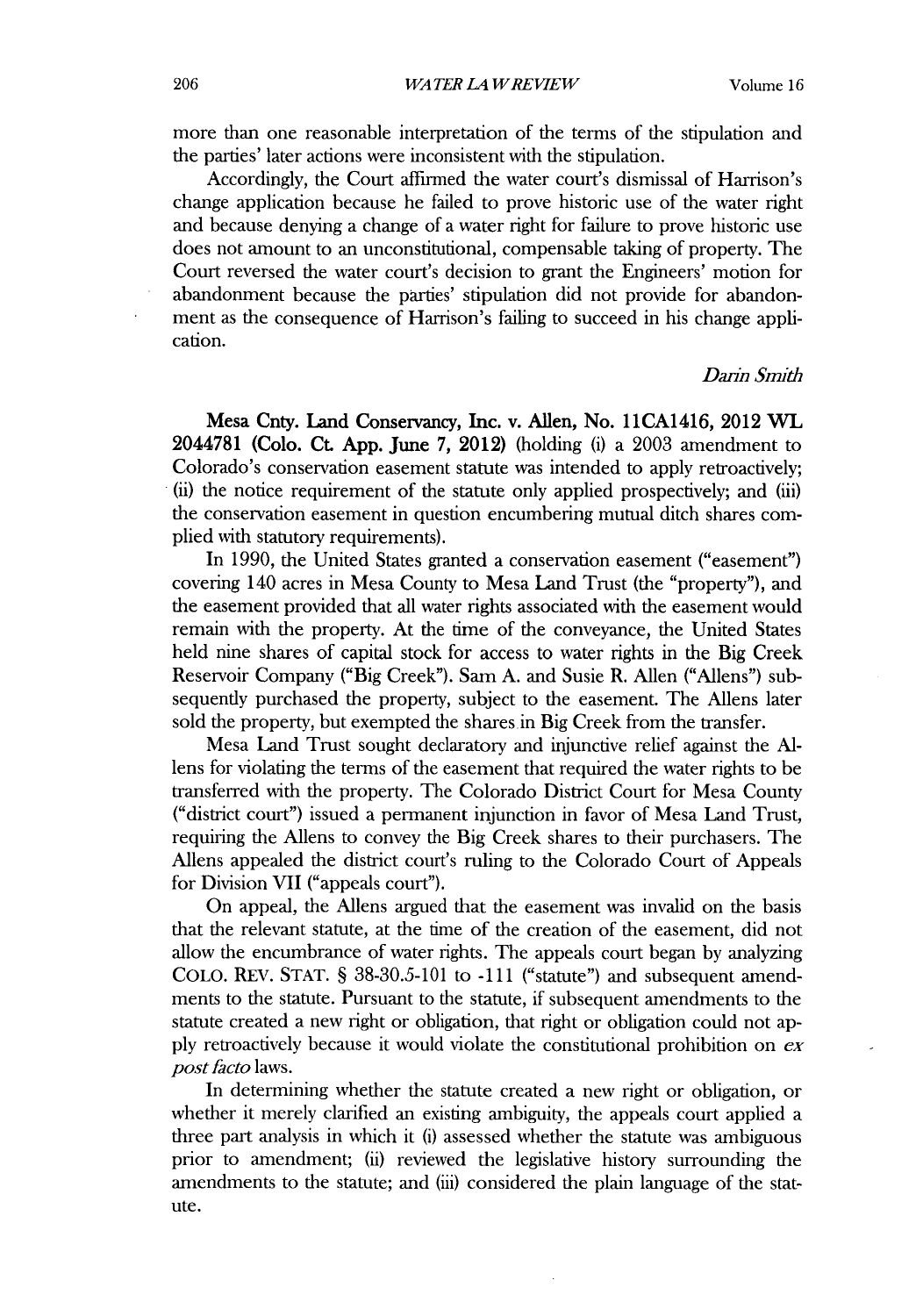As to the first issue, the appeals court concluded the statute was ambiguous because multiple interpretations of the statute were possible. Accordingly, the appeals court examined the legislative history of the statute to see if the legislative history could help it resolve the ambiguity. On the second issue, the appeals court noted that statements made during legislative hearings on the statutory amendments may reveal the legislature's intent when it enacted the amendments. Absent a clear legislative statement that the amendments were intended to substantively change the statute, the appeals court concluded that the legislative intent behind the amendments was to clarify, not change, the statute. Last, in part three of its analysis, the appeals court examined the plain language of the statute. The statute stated that it applied to conservation easements in place prior to the effective date **of** the statute. The appeals court concluded the plain language of the statute showed the statute was to apply retroactively to easements in existence at the time the statute was enacted.

After determining that the statute applied retroactively, the appeals court analyzed whether the statute was unconstitutionally retrospective, meaning it impaired a vested right or imposed a new duty or obligation upon a vested right. The appeals court noted the easement statute permitted creation of easements involving water rights. Furthermore, because the **2003** amendment only clarified the **1976** easement statute, the appeals court held the legislature did not create a new right or obligation and it **did** not impair any vested rights.

On the other hand, the appeals court concluded the easement statute did contain retrospective language. The amended statute's notice provision required sixty-day notice to a mutual ditch or reservoir company before an easement could be created or revoked in the ditch or reservoir's water rights. In order to avoid enforcing an unconstitutionally retrospective notice requirement that did not exist when United States created the easement in question, the appeals court held **the** notice requirement applied only to easements created after the effective date of the 2003 amendment.

Last, the appeals court addressed the Allens' argument that the Colorado Uniform Commercial Code **("UCC")** notice requirement applied to the Big Creek shares because the shares were securities governed **by** the **UCC.** The appeals court dismissed the Allens' argument and applied longstanding Colorado law that recognized shares in a mutual ditch company are distinct from shares of ownership in corporate entities. Therefore, the appeals court held the **UCC** requirements associated with recording and transferring mutual ditch stocks did not apply to the **Big** Creek shares.

In the alternative, the Allens argued that Mesa Land Trust was required to obtain permission from **Big** Creek in order to encumber the Big Creek shares. Again, the appeals court dismissed the Allens' claim, applying the well-settled common law doctrine that shares in a mutual ditch company are water rights, and thus real property interests subject to the same notice and recording requirements as other real property. Because the deed contained record notice of the easement, subsequent purchasers, including the Allens, had constructive notice of the encumbrance and Mesa Land Trust was not required to notify **Big** Creek of the conservation easements prior to the conveyance of the Bear Creek shares.